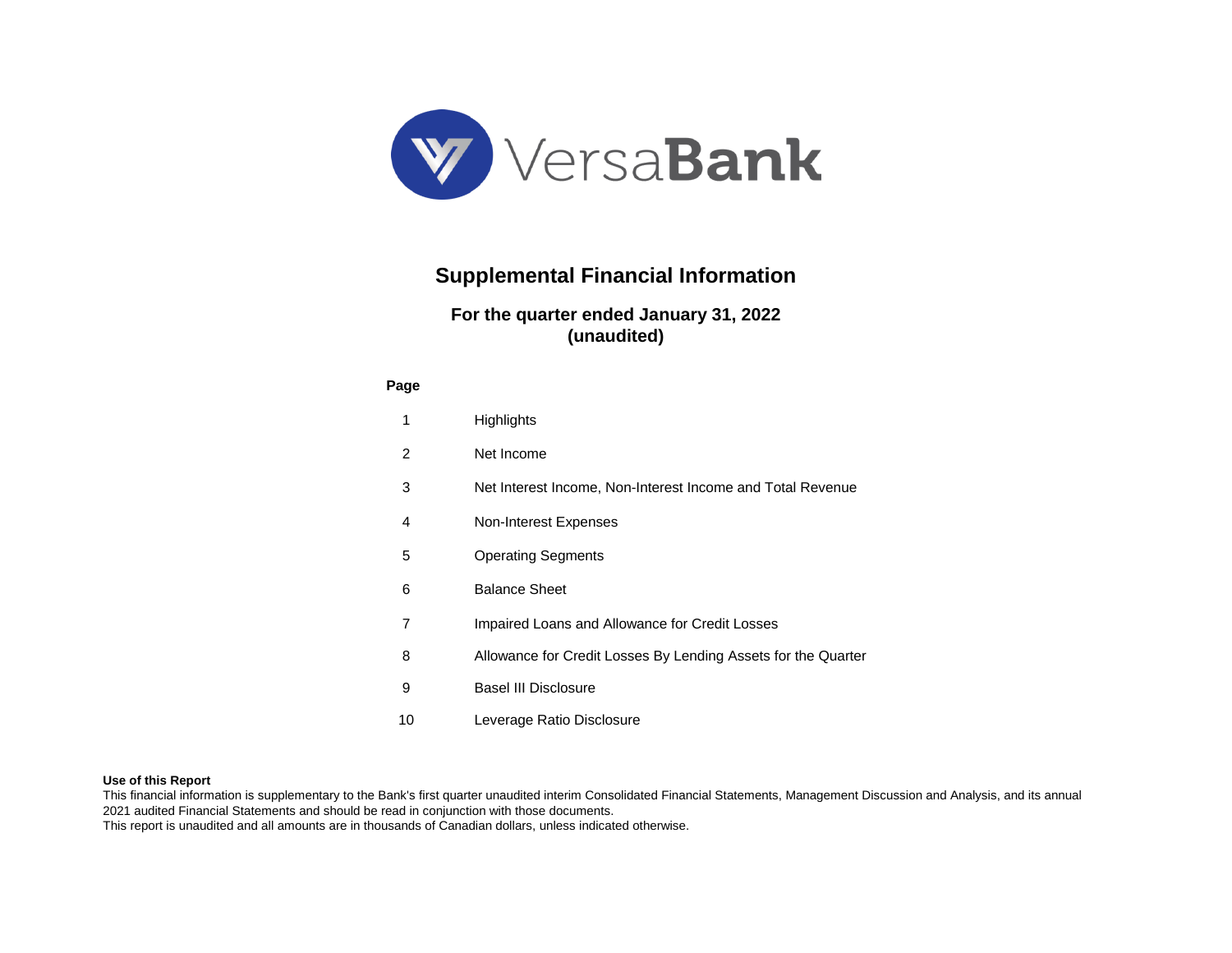#### **VERSABANK HIGHLIGHTS (unaudited) (\$CAD thousands)**

|                                                                | <b>QUARTER</b>         |    |                        |      |                        |      |                        |    |                        |    |                        |      | <b>YEAR ENDED</b>      |     |                        |
|----------------------------------------------------------------|------------------------|----|------------------------|------|------------------------|------|------------------------|----|------------------------|----|------------------------|------|------------------------|-----|------------------------|
|                                                                | 2022                   |    |                        |      | 2021                   |      |                        |    |                        |    |                        |      |                        |     |                        |
|                                                                | Q <sub>1</sub>         |    | Q <sub>4</sub>         |      | Q3                     |      | Q <sub>2</sub>         |    | Q <sub>1</sub>         |    | 2021                   |      | 2020                   |     | 2019                   |
|                                                                |                        |    |                        |      |                        |      |                        |    |                        |    |                        |      |                        |     |                        |
| <b>Results of Operations</b><br>Interest income                | \$<br>24,720           | \$ | 23,924 \$              |      | 22,400 \$              |      | 21,649                 | \$ |                        | \$ | 89,488                 | -\$  | 86,094 \$              |     | 88,305                 |
|                                                                |                        |    |                        |      |                        |      |                        |    | 21,515                 |    |                        |      |                        |     |                        |
| Net interest income                                            | 16,885                 |    | 16,146                 |      | 14,542                 |      | 15,095                 |    | 14,374                 |    | 60,157                 |      | 54,125                 |     | 53,897                 |
| Non-interest income (loss) <sup>(1)</sup>                      | 1,381                  |    | 2,090                  |      | 1,187                  |      | 875                    |    | 1,048                  |    | 5,200                  |      | 60                     |     | 22                     |
| Total revenue                                                  | 18,266                 |    | 18,236                 |      | 15,729                 |      | 15,970                 |    | 15,422                 |    | 65,357                 |      | 54,185                 |     | 53,919                 |
| Provision for (recovery of) credit losses                      | $\overline{2}$         |    | (279)                  |      | 96                     |      | (312)                  |    | 57                     |    | (438)                  |      | (344)                  |     | (298)                  |
| Non-interest expenses                                          | 10,636                 |    | 10,377                 |      | 8,200                  |      | 8,342                  |    | 8,087                  |    | 35,006                 |      | 27,777                 |     | 26,396                 |
| Net income before income tax                                   | 7,628                  |    | 8,138                  |      | 7,433                  |      | 7,940                  |    | 7,278                  |    | 30,789                 |      | 26,752                 |     | 27,821                 |
| Tax provision (recovery)                                       | 2,062                  |    | 2,228                  |      | 1,997                  |      | 2,196                  |    | 1,988                  |    | 8,409                  |      | 7,347                  |     | 7,625                  |
| Net income                                                     | \$<br>5,566            | \$ | $5,910$ \$             |      | 5,436                  | - \$ | 5.744                  | \$ | 5,290                  | \$ | 22,380                 | -\$  | 19,405                 | \$. | 20,196                 |
| Per Common Share (\$'s)                                        |                        |    |                        |      |                        |      |                        |    |                        |    |                        |      |                        |     |                        |
| Basic earnings per share                                       | 0.19                   |    | 0.24                   |      | 0.25                   |      | 0.25                   |    | 0.22                   |    | 0.96                   |      | 0.82                   |     | 0.85                   |
| Diluted earnings per share                                     | 0.19                   |    | 0.24                   |      | 0.25                   |      | 0.25                   |    | 0.22                   |    | 0.96                   |      | 0.82                   |     | 0.85                   |
| Return on average common equity                                | 6.58%                  |    | 8.07%                  |      | 8.72%                  |      | 9.20%                  |    | 8.26%                  |    | 8.45%                  |      | 7.89%                  |     | 8.89%                  |
| Book value/share                                               | 11.78                  |    | 11.61                  |      | 11.29                  |      | 11.06                  |    | 10.90                  |    | 11.61                  |      | 10.70                  |     | 9.98                   |
| Closing market price (common share)                            | 14.74                  |    | 14.78                  |      | 13.30                  |      | 15.03                  |    | 10.99                  |    | 14.78                  |      | 6.59                   |     | 6.57                   |
| Weighted average number of common shares                       | 27,441                 |    | 23,621                 |      | 21,124                 |      | 21,124                 |    | 21,124                 |    | 21,753                 |      | 21,124                 |     | 21,124                 |
| Number of common shares outstanding at period end              | 27,441                 |    | 27,441                 |      | 21,124                 |      | 21,124                 |    | 21,124                 |    | 27,441                 |      | 21,124                 |     | 21,124                 |
| Total market value of common shares                            | 404,480                |    | 405,578                |      | 280,949                |      | 317,494                |    | 232,153                |    | 405,578                |      | 139,207                |     | 138,785                |
| <b>Financial Ratios</b>                                        |                        |    |                        |      |                        |      |                        |    |                        |    |                        |      |                        |     |                        |
| Yield                                                          | 4.06%                  |    | 4.04%                  |      | 4.02%                  |      | 4.24%                  |    | 4.28%                  |    | 4.11%                  |      | 4.62%                  |     | 4.91%                  |
| Cost of funds                                                  | 1.29%                  |    | 1.31%                  |      | 1.41%                  |      | 1.28%                  |    | 1.42%                  |    | 1.35%                  |      | 1.71%                  |     | 1.91%                  |
| Net interest income (%)                                        | 2.77%                  |    | 2.73%                  |      | 2.61%                  |      | 2.96%                  |    | 2.86%                  |    | 2.76%                  |      | 2.90%                  |     | 3.00%                  |
| Non-interest expenses to average total assets (annualized)     | 1.75%                  |    | 1.75%                  |      | 1.47%                  |      | 1.64%                  |    | 1.61%                  |    | 1.61%                  |      | 1.49%                  |     | 1.47%                  |
| Efficiency ratio                                               | 58.23%                 |    | 56.90%                 |      | 52.13%                 |      | 52.24%                 |    | 52.44%                 |    | 53.56%                 |      | 51.26%                 |     | 48.95%                 |
| Number of full time equivalent staff at period end             | 145                    |    | 145                    |      | 145                    |      | 140                    |    | 142                    |    | 145                    |      | 98                     |     | 92                     |
| Assets to full time employee                                   | \$<br>16,704           | \$ | 16,656                 | - \$ | 15,764                 | - \$ | 15,284                 | \$ | 14,401                 | \$ | 16,656                 | - \$ | 19,836 \$              |     | 19,385                 |
| <b>Credit Quality</b>                                          |                        |    |                        |      |                        |      |                        |    |                        |    |                        |      |                        |     |                        |
| Gross impaired loans                                           | \$                     | \$ |                        | \$   |                        | \$   | $\frac{1}{2}$          | \$ |                        | \$ |                        | \$   |                        | \$  | 6,282                  |
| Gross impaired loans as a % of total loans                     | 0.00%                  |    | 0.00%                  |      | 0.00%                  |      | 0.00%                  |    | 0.00%                  |    | 0.00%                  |      | 0.00%                  |     | 0.39%                  |
| Net impaired loans                                             | \$<br>(1, 455)         | \$ | $(1,453)$ \$           |      | $(1,732)$ \$           |      | $(1,636)$ \$           |    | (1,832)                | \$ | $(1,453)$ \$           |      | $(1,775)$ \$           |     | 4,163                  |
| Provision (recovery) for credit losses as a % of average loans | 0.00%                  |    | (0.05%)                |      | 0.02%                  |      | (0.07%)                |    | 0.01%                  |    | $(0.02\%)$             |      | $(0.02\%)$             |     | $(0.02\%)$             |
|                                                                |                        |    |                        |      |                        |      |                        |    |                        |    |                        |      |                        |     |                        |
| <b>Financial Position</b>                                      |                        |    |                        |      |                        |      |                        |    |                        |    |                        |      |                        |     |                        |
| Cash and securities                                            | \$<br>155,239<br>6.43% | \$ | 271,523<br>11.24%      | -\$  | 297,005<br>12.99%      | - \$ | 272,428<br>12.73%      | \$ | 212,016                | \$ | 271,523                | -\$  | 257,644<br>13.25%      | \$  | 149,206                |
| Cash and securities to total assets (%)                        |                        |    |                        |      |                        |      |                        |    | 10.37%                 |    | 11.24%                 |      |                        |     | 8.36%                  |
| <b>Total loans</b>                                             | 2,215,638<br>91.73%    |    | 2,103,050<br>87.08%    |      | 1,952,154<br>85.40%    |      | 1,829,776<br>85.51%    |    | 1,793,724<br>87.71%    |    | 2,103,050<br>87.08%    |      | 1,654,910<br>85.13%    |     | 1,594,288<br>89.30%    |
| Mortgages and loans to total assets (%)                        |                        |    |                        |      |                        |      |                        |    |                        |    |                        |      |                        |     |                        |
| <b>Total assets</b>                                            | 2,415,346              |    | 2,415,086              |      | 2,285,771<br>2,212,764 |      | 2,139,757              |    | 2,044,976              |    | 2,415,086              |      | 1,943,885              |     | 1,785,381              |
| Average assets<br>Deposits                                     | 2,415,216<br>1,847,003 |    | 2,350,429<br>1,853,204 |      | 1,817,746              |      | 2,092,367<br>1,679,273 |    | 1,994,431<br>1,664,694 |    | 2,179,486<br>1,853,204 |      | 1,864,633<br>1,567,570 |     | 1,797,256<br>1,399,889 |
| Subordinated notes payable                                     | 97,726                 |    | 95,272                 |      | 95,683                 |      | 94,392                 |    | 4,891                  |    | 95,272                 |      | 4,889                  |     | 4,881                  |
| Shareholders' equity                                           | 336.951                |    | 332,106                |      | 252,032                |      | 247,366                |    | 259,508                |    | 332,106                |      | 255,288                |     | 240,163                |
|                                                                |                        |    |                        |      |                        |      |                        |    |                        |    |                        |      |                        |     |                        |

(1) Beginning Q1/21, non-interest income captures contribution from Digital Boundary Group acquired on November 30, 2020.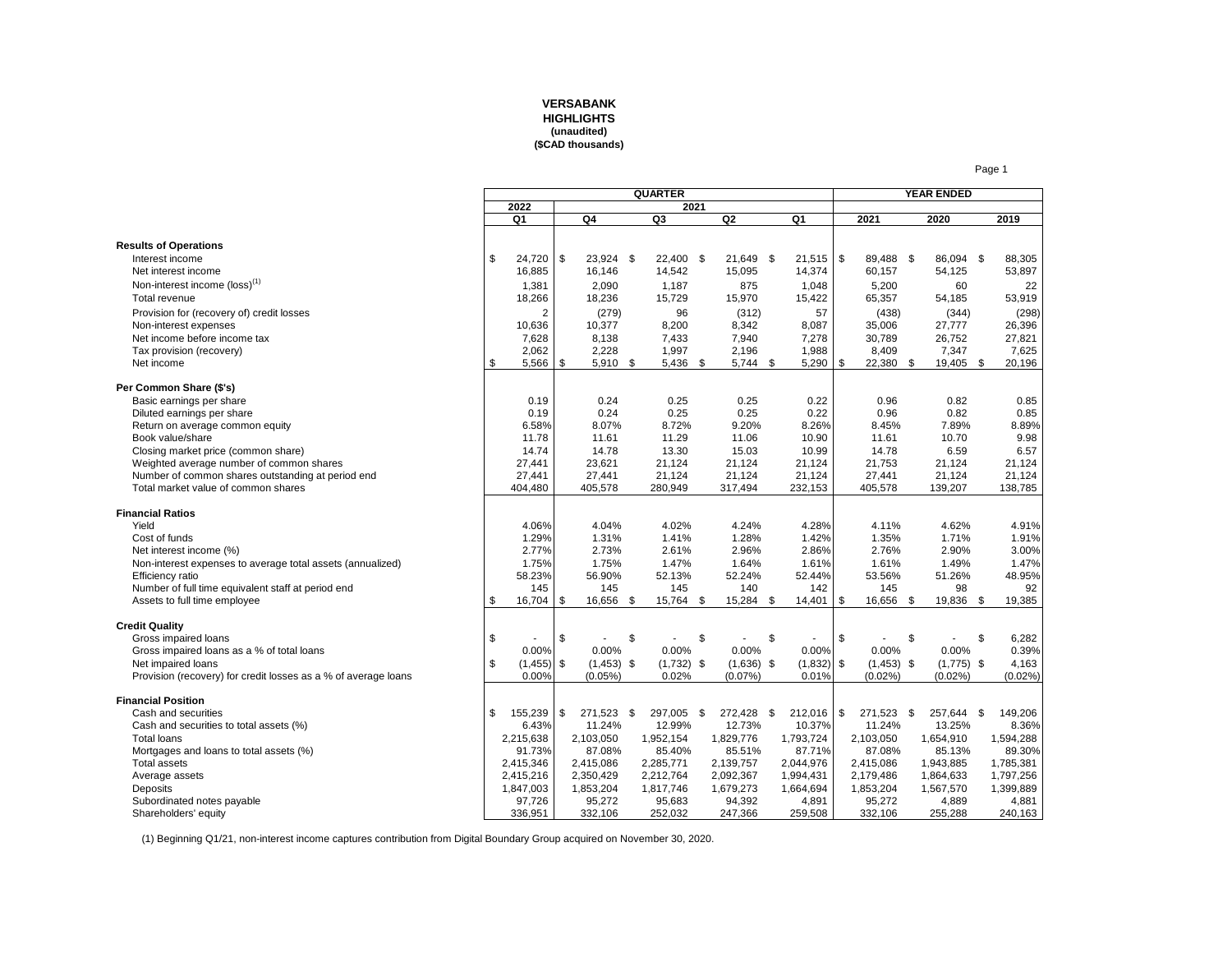## **VERSABANK**

#### **NET INCOME (unaudited) (\$CAD thousands except per share amounts)**

|                                                                |          |                         |            |              | <b>QUARTER</b> |                |              |     | <b>YEAR ENDED</b> |          |               |                 |     |                 |
|----------------------------------------------------------------|----------|-------------------------|------------|--------------|----------------|----------------|--------------|-----|-------------------|----------|---------------|-----------------|-----|-----------------|
|                                                                |          | 2022                    |            |              |                | 2021           |              |     |                   |          |               |                 |     |                 |
|                                                                |          | Q <sub>1</sub>          |            | Q4           | Q <sub>3</sub> |                | Q2           |     | Q <sub>1</sub>    |          | 2021          | 2020            |     | 2019            |
|                                                                |          |                         |            |              |                |                |              |     |                   |          |               |                 |     |                 |
| <b>Interest Income</b>                                         |          |                         |            |              |                |                |              |     |                   |          |               |                 |     |                 |
| Loans                                                          | \$       | 24,514                  | $\sqrt{3}$ | 23,590<br>\$ | 22,078 \$      |                | 21,301 \$    |     | 21,086            | \$       | 88,055 \$     | 83,232 \$       |     | 84,875          |
| <b>Cash and Securities</b>                                     |          | 206                     |            | 334          | 322            |                | 348          |     | 429               |          | 1,433         | 2,862           |     | 3,430           |
| Total interest income                                          |          | 24,720                  |            | 23,924       | 22,400         |                | 21,649       |     | 21,515            |          | 89,488        | 86,094<br>4.62% |     | 88,305<br>4.91% |
| Yield %                                                        |          | 4.06%                   |            | 4.04%        | 4.02%          |                | 4.24%        |     | 4.28%             |          | 4.11%         |                 |     |                 |
| <b>Interest Expense</b>                                        |          |                         |            |              |                |                |              |     |                   |          |               |                 |     |                 |
| Deposits and other                                             |          | 6,469                   |            | 6,479        | 6,539          |                | 6,414        |     | 7,014             |          | 26,446        | 31,461          |     | 33,653          |
| <b>Notes</b>                                                   |          | 1,366                   |            | 1,299        | 1,319          |                | 140          |     | 127               |          | 2,885         | 508             |     | 755             |
| Total interest expense                                         |          | 7,835                   |            | 7,778        | 7,858          |                | 6,554        |     | 7,141             |          | 29,331        | 31,969          |     | 34,408          |
| Cost of funds %                                                |          | 1.29%                   |            | 1.31%        | 1.41%          |                | 1.28%        |     | 1.42%             |          | 1.35%         | 1.71%           |     | 1.91%           |
|                                                                |          |                         |            |              |                |                |              |     |                   |          |               |                 |     |                 |
| Net interest income                                            |          | 16,885                  |            | 16,146       | 14,542         |                | 15,095       |     | 14,374            |          | 60,157        | 54,125          |     | 53,897          |
| Spread %                                                       |          | 2.77%                   |            | 2.73%        | 2.61%          |                | 2.96%        |     | 2.86%             |          | 2.76%         | 2.90%           |     | 3.00%           |
| Non-interest income (loss)                                     |          |                         |            |              |                |                |              |     |                   |          |               |                 |     |                 |
| IT security services <sup>(1)</sup>                            |          | 1,380                   |            | 2,090        | 1,185          |                | 874          |     | 1,065             |          | 5,214         |                 |     |                 |
| Other                                                          |          |                         |            | 0            |                | $\overline{2}$ | $\mathbf{1}$ |     | (17)              |          | (14)          | 60              |     | 22              |
| Total non-interest income (loss)                               |          | 1,381                   |            | 2,090        | 1,187          |                | 875          |     | 1.048             |          | 5,200         | 60              |     | 22              |
|                                                                |          |                         |            |              |                |                |              |     |                   |          |               |                 |     |                 |
| Total revenue                                                  |          | 18,266                  |            | 18,236       | 15,729         |                | 15,970       |     | 15,422            |          | 65,357        | 54,185          |     | 53,919          |
|                                                                |          |                         |            |              |                |                |              |     |                   |          |               |                 |     |                 |
| Provision for credit losses (recovery)                         |          | $\overline{\mathbf{c}}$ |            | (279)        |                | 96             | (312)        |     | 57                |          | (438)         | (344)           |     | (298)           |
|                                                                |          | 18,264                  |            | 18,515       | 15,633         |                | 16,282       |     | 15,365            |          | 65,795        | 54,529          |     | 54,217          |
|                                                                |          |                         |            |              |                |                |              |     |                   |          |               |                 |     |                 |
| Non-interest expenses                                          |          | 10,636                  |            | 10,377       | 8,200          |                | 8,342        |     | 8,087             |          | 70,012        | 27,777          |     | 26,396          |
|                                                                |          |                         |            |              |                |                |              |     |                   |          |               |                 |     |                 |
| Net income before taxes                                        |          | 7,628                   |            | 8,138        | 7,433          |                | 7,940        |     | 7,278             |          | (4, 217)      | 26,752          |     | 27,821          |
| Tax provision (recovery)                                       |          | 2,062                   |            | 2,228        | 1,997          |                | 2,196        |     | 1,988             |          | 8,409         | 7,347           |     | 7,625           |
|                                                                |          |                         |            |              |                |                |              |     |                   |          |               |                 |     |                 |
| Net income                                                     | \$       | 5,566                   | \$         | $5,910$ \$   |                | 5,436 \$       | $5,744$ \$   |     | 5,290             | \$       | $(12,626)$ \$ | 19,405 \$       |     | 20,196          |
| Earnings per common share:                                     |          |                         |            |              |                |                |              |     |                   |          |               |                 |     |                 |
| Basic                                                          |          | 0.19                    | $\sqrt{3}$ | $0.24$ \$    |                | $0.25$ \$      | $0.25$ \$    |     | 0.22              |          | $0.96$ \$     | $0.82$ \$       |     | 0.85            |
| <b>Diluted</b>                                                 | \$<br>\$ | 0.19                    | \$         | 0.24<br>\$   |                | $0.25$ \$      | $0.25$ \$    |     | 0.22              | \$<br>\$ | $0.96$ \$     | $0.82$ \$       |     | 0.85            |
|                                                                |          |                         |            |              |                |                |              |     |                   |          |               |                 |     |                 |
| <b>Comprehensive Income</b>                                    |          |                         |            |              |                |                |              |     |                   |          |               |                 |     |                 |
| Net income                                                     | \$       | 5,566                   | l \$       | $5,910$ \$   |                | 5,436 \$       | $5,744$ \$   |     | 5,290             | \$       | 22,380 \$     | 19,405 \$       |     | 20,196          |
| Other comprehensive income (loss), net of tax                  |          |                         |            |              |                |                |              |     |                   |          |               |                 |     |                 |
| Net unrealized gains (losses) on fair value through OCI assets |          | 17                      |            | (6)          |                | 5              | (3)          |     |                   |          | (4)           |                 |     |                 |
|                                                                |          | 17                      |            | (6)          |                | $\overline{5}$ | (3)          |     |                   |          | (4)           | $\blacksquare$  |     | $\sim$          |
| Total comprehensive income                                     | \$       | $5,583$ \ \$            |            | 5,904<br>\$  | 5,441          | \$             | 5,741        | -\$ | $5,290$ \ \$      |          | 22,376<br>\$  | 19,405          | -\$ | 20,196          |

Page 2

(1) Beginning Q1/21, non-interest income captures contribution from Digital Boundary Group acquired on November 30, 2020.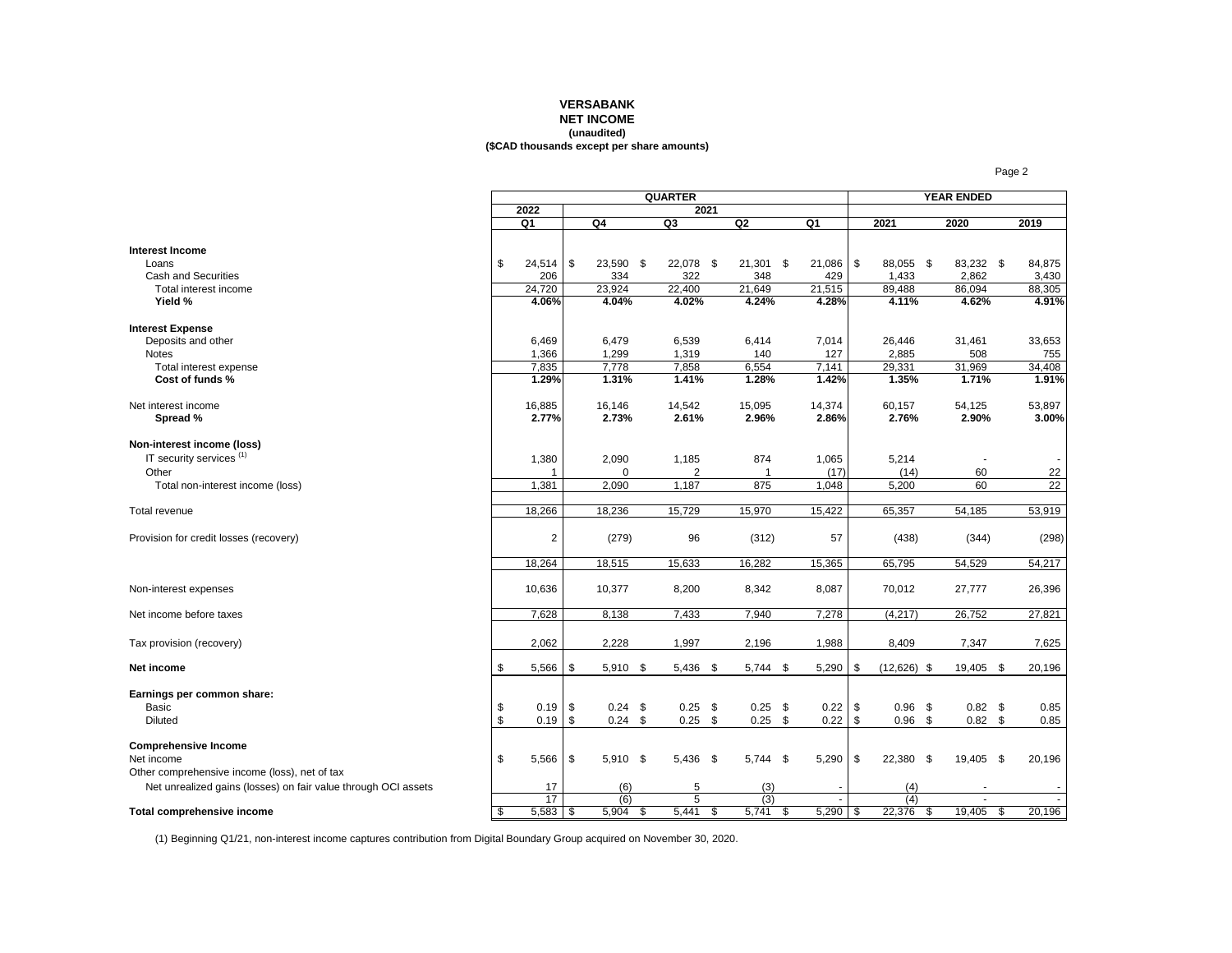## **VERSABANK NET INTEREST INCOME, NON-INTEREST INCOME AND TOTAL REVENUES (unaudited) (\$CAD thousands)**

Page 3

|                                             |      |             |           | <b>QUARTER</b> |      |           |      |        |     |        |      | <b>YEAR ENDED</b> |      |        |
|---------------------------------------------|------|-------------|-----------|----------------|------|-----------|------|--------|-----|--------|------|-------------------|------|--------|
|                                             |      | 2022        |           | 2021           |      |           |      |        |     |        |      |                   |      |        |
|                                             |      | Q1          | Q4        | Q3             |      | Q2        |      | Q1     |     | 2021   |      | 2020              |      | 2019   |
| Net Interest Income                         | - 30 | 16,885      | 16,146 \$ | 14,542         | - \$ | 15,095    | - \$ | 14,374 | 1 S | 60,157 | - SS | 54,125            | - SS | 53,897 |
| Net Interest Income (NII)                   |      | 16,885      | 16,146    | 14,542         |      | 15,095    |      | 14,374 |     | 60,157 |      | 54,125            |      | 53,897 |
| Other income                                |      | .381        | 2,090     | 1,187          |      | 875       |      | 1,048  |     | 5,200  |      | 60                |      | 22     |
| Total non-interest income                   |      | .381        | 2,090     | 1,187          |      | 875       |      | 048. ا |     | 5,200  |      | 60                |      | 22     |
| Total revenue                               |      | $18,266$ \$ | 18,236 \$ | 15,729         |      | 15,970 \$ |      |        |     | 65,357 |      | 54,185            | - \$ | 53,919 |
| Non-interest income as a % of total revenue |      | 7.56%       | 11.46%    | 7.55%          |      | 5.48%     |      | 6.80%  |     | 7.96%  |      | 0.11%             |      | 0.04%  |
| Net interest income per average assets      |      | 2.77%       | 2.73%     | 2.61%          |      | 2.96%     |      | 2.86%  |     | 2.76%  |      | 2.90%             |      | 3.00%  |

#### **(unaudited) (\$CAD thousands)**

|                      |                                                                                                   |    | <b>QUARTER</b> |    |    |      | <b>YEAR ENDED</b>                                                                                       |      |
|----------------------|---------------------------------------------------------------------------------------------------|----|----------------|----|----|------|---------------------------------------------------------------------------------------------------------|------|
|                      | 2022                                                                                              |    | 2021           |    |    |      |                                                                                                         |      |
|                      | Q1                                                                                                | Q4 | Q3             | Q2 | Q1 | 2021 | 2020                                                                                                    | 2019 |
|                      |                                                                                                   |    |                |    |    |      |                                                                                                         |      |
| Average Ioans        | \$2,159,344  \$2,027,602 \$1,890,965 \$1,811,750 \$1,724,317  \$1,878,980 \$1,624,599 \$1,612,657 |    |                |    |    |      |                                                                                                         |      |
| Average total assets |                                                                                                   |    |                |    |    |      | S 2.415.216 S 2.350.429 \$ 2.212.764 \$ 2.092.367 \$ 1.994.431 S 2.179.486 \$ 1.864.633 \$ 1.797.256 \$ |      |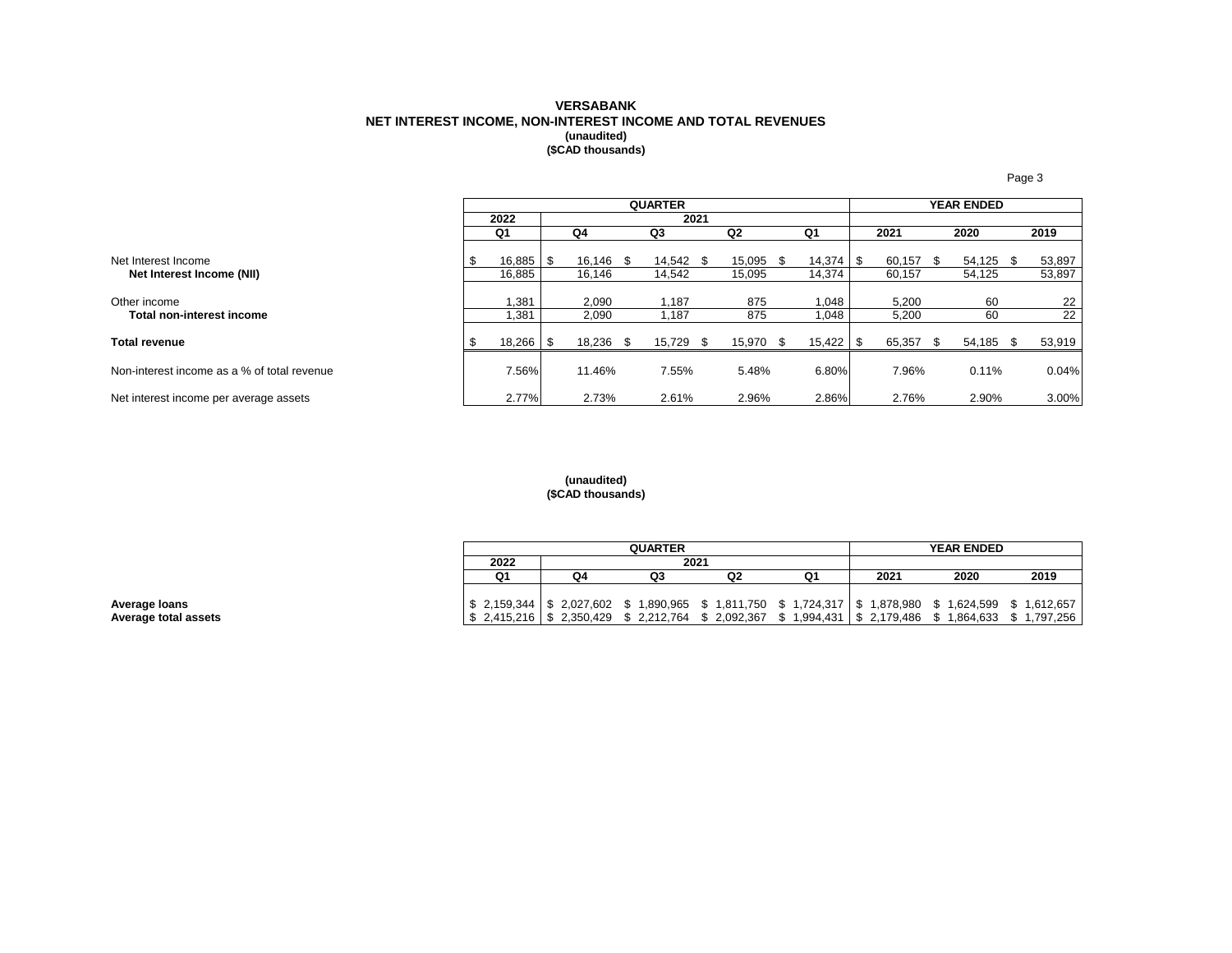## **VERSABANK NON-INTEREST EXPENSES (unaudited) (\$CAD thousands)**

|                                             |                |                  | <b>QUARTER</b>   |                |       | <b>YEAR ENDED</b> |             |        |
|---------------------------------------------|----------------|------------------|------------------|----------------|-------|-------------------|-------------|--------|
|                                             | 2022           |                  |                  | 2021           |       |                   |             |        |
|                                             | Q <sub>1</sub> | Q4               | Q3               | Q <sub>2</sub> | Q1    | 2021              | 2020        | 2019   |
| <b>Salaries and Employee Benefits</b>       |                |                  |                  |                |       |                   |             |        |
| <b>Salaries</b>                             | \$<br>4,757    | \$<br>$4,081$ \$ | $3,861$ \$       | $3,986$ \$     | 4,182 | \$<br>16,110 \$   | 13,073 \$   | 12,658 |
| Employee benefits                           | 1,326          | 1,326            | 992              | 967            | 848   | 4,133             | 3,891       | 2,516  |
| Total                                       | 6,083          | 5,407            | 4,853            | 4,953          | 5,030 | 20,243            | 16,964      | 15,174 |
|                                             |                |                  |                  |                |       |                   |             |        |
| <b>General and administrative</b>           |                |                  |                  |                |       |                   |             |        |
| Capital taxes and other assessments         | 640            | 630              | 832              | 602            | 491   | 2,555             | 1,645       | 1,933  |
| Insurance                                   | 1,061          | 566              | 168              | 175            | 141   | 1,050             | 526         | 494    |
| Listing, sustaining and annual meeting fees | 111            | 43               | 154              | 112            | 72    | 381               | 281         | 287    |
| Marketing and business development          | 138            | 133              | 164              | 152            | 121   | 570               | 291         | 309    |
| Professional fees and consulting services   | 494            | 844              | 476              | 497            | 514   | 2,331             | 2,426       | 2,013  |
| Other                                       | 1,180          | 1,758            | 620              | 845            | 1,000 | 4,222             | 3,188       | 3,756  |
| Total                                       | 3,624          | 3,974            | 2,414            | 2,383          | 2,339 | 11,110            | 8,357       | 8,792  |
| <b>Premises</b>                             |                |                  |                  |                |       |                   |             |        |
| Rent                                        | 178            | 169              | 185              | 222            | 189   | 765               | 538         | 520    |
| Depreciation                                | 400            | 456              | 452              | 494            | 327   | 1,729             | 769         | 721    |
| Other                                       | 351            | 371              | 296              | 290            | 202   | 1,159             | 1,149       | 1,189  |
| Total                                       | 929            | 996              | 933              | 1,006          | 718   | 3,653             | 2,456       | 2,430  |
|                                             |                |                  |                  |                |       |                   |             |        |
| <b>Total non-interest expenses</b>          | $10,636$ \$    | 10,377           | $8,200$ \$<br>\$ | $8,342$ \$     | 8,087 | \$<br>35,006      | 27,777<br>S | 26,396 |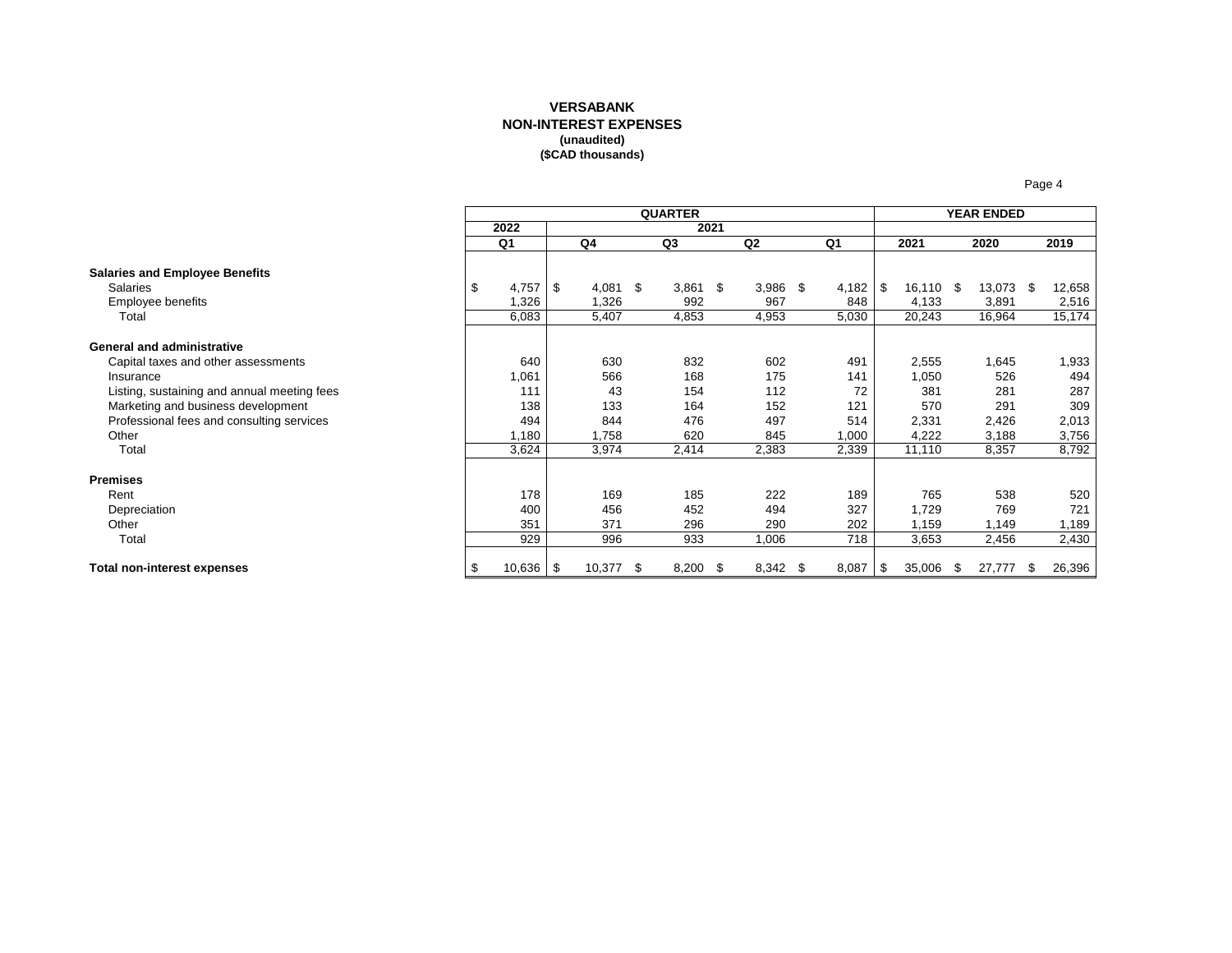### **VERSABANK OPERATING SEGMENTS Quarter Ended January 31, 2022 (unaudited) (\$CAD thousands)**

|                                            |                    |                                   | <b>January 31, 2022</b>  |        |                 |            |                   |                | <b>January 31, 2021</b>  |                   |
|--------------------------------------------|--------------------|-----------------------------------|--------------------------|--------|-----------------|------------|-------------------|----------------|--------------------------|-------------------|
|                                            |                    |                                   | Eliminations             |        |                 |            |                   |                | Eliminations             |                   |
|                                            | Banking            | Cybersecurity                     | and Adjustments          |        | Consolidated    |            | Banking           | Cybersecurity  | and Adjustments          | Consolidated      |
| Net interest income<br>Non-interest income | \$<br>16,885 \$    | $\overline{\phantom{a}}$<br>1,422 | -\$<br>(41)              | - \$   | 16,885<br>1,381 | - \$       | 14,374 \$<br>(17) | 1,093          | -\$<br>- \$<br>(28)      | 14,374<br>1,048   |
| Total revenue                              | 16,885             | 1,422                             | (41)                     |        | 18,266          |            | 14,357            | 1,093          | (28)                     | 15,422            |
|                                            | 2                  |                                   |                          |        | $\overline{2}$  |            | 57                |                |                          |                   |
| Provision for (recovery of) credit losses  | 16,883             | 1,422                             | (41)                     |        | 18,264          |            | 14,300            | 1,093          | (28)                     | 57<br>15,365      |
|                                            |                    |                                   |                          |        |                 |            |                   |                |                          |                   |
| Non-interest expenses                      |                    |                                   |                          |        |                 |            |                   |                |                          |                   |
| Salaries and benefits                      | 5,440              | 643                               |                          |        | 6,083           |            | 4,698             | 332            |                          | 5,030             |
| General and administrative                 | 3,482              | 183                               | (41)                     |        | 3,624           |            | 2,062             | 305            | (28)                     | 2,339             |
| Premises and equipment                     | 582                | 347                               |                          |        | 929             |            | 570               | 148            |                          | 718               |
|                                            | 9,504              | 1,173                             | (41)                     |        | 10,636          |            | 7,330             | 785            | (28)                     | 8,087             |
| Income before income taxes                 | 7,379              | 249                               |                          |        | 7,628           |            | 6,970             | 307            | $\overline{\phantom{0}}$ | 7,278             |
| Income tax provision                       | 1,961              | 101                               | $\overline{\phantom{a}}$ |        | 2,062           |            | 1,853             | 135            | $\blacksquare$           | 1,988             |
| Net income                                 | $5,418$ \$         | 148 \$                            |                          | $-$ \$ | 5,566           | -\$        | $5,118$ \$        | $172$ \$       | - \$                     | 5,290             |
| <b>Total assets</b>                        | \$<br>2,412,167 \$ | 23,767 \$                         | (20, 588)                | - \$   | 2,415,346       | -\$        | 2,041,784 \$      | 20,612 \$      | (17, 420)                | 2,044,976<br>- \$ |
| <b>Total liabilities</b>                   | \$<br>2,072,691    | 25,147<br>- \$                    | (19, 443)<br>- \$        |        | 2,078,395       | $\sqrt{3}$ | 1,781,121         | 20,622<br>- \$ | (16, 275)<br>-S          | 1,785,468<br>- \$ |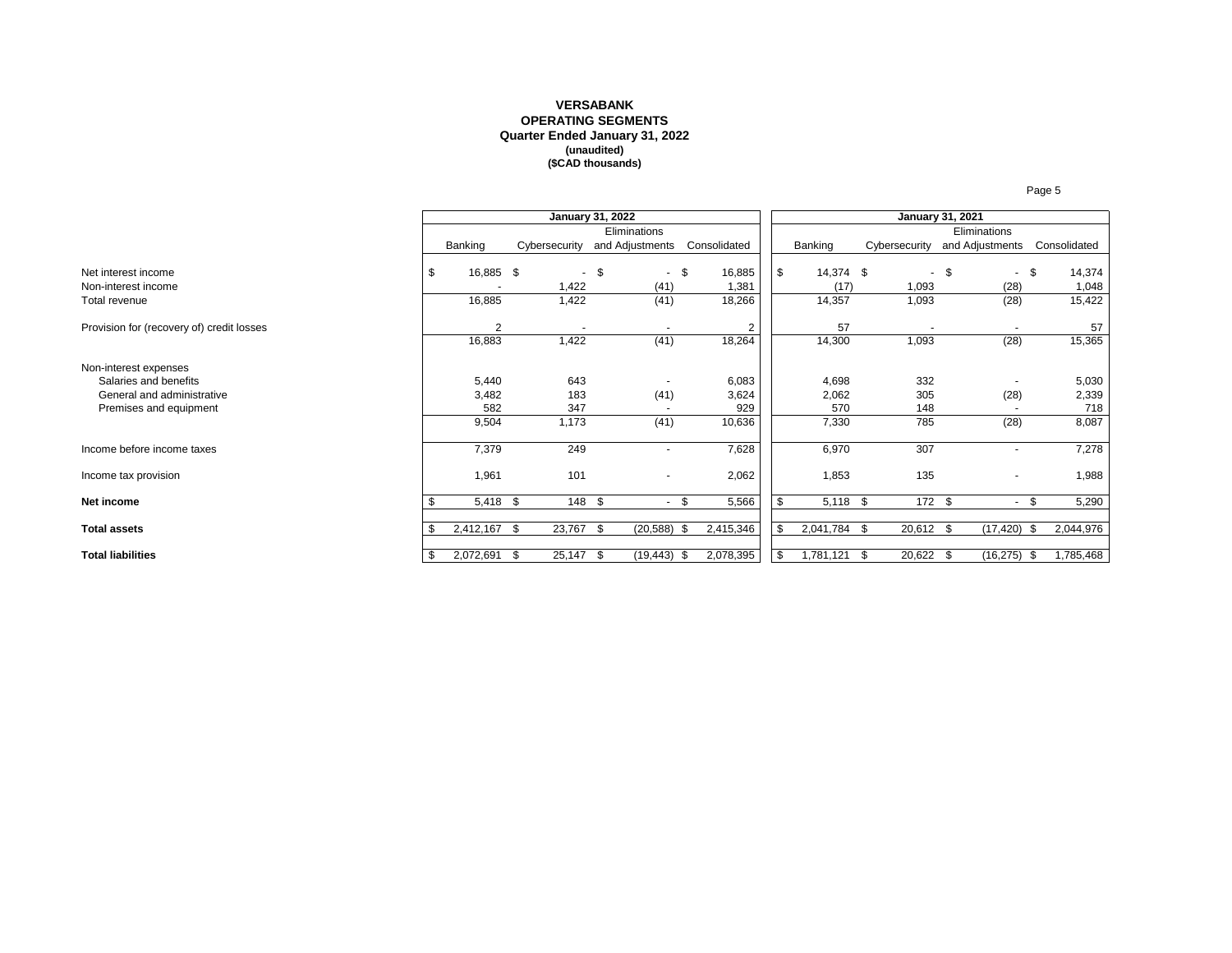#### **VERSABANK BALANCE SHEET (unaudited) (\$CAD thousands)**

|                                                |     |                  |                  |      |                  |                    | <b>YEAR ENDED</b> |                       |                 |     |                                                 |                   |
|------------------------------------------------|-----|------------------|------------------|------|------------------|--------------------|-------------------|-----------------------|-----------------|-----|-------------------------------------------------|-------------------|
|                                                |     | 2022             |                  |      | 2021             |                    |                   |                       |                 |     |                                                 |                   |
|                                                |     | Q <sub>1</sub>   | Q4               |      | Q3               | Q2                 |                   | Q <sub>1</sub>        | 2021            |     | 2020                                            | 2019              |
| Cash and cash equivalents<br><b>Securities</b> | \$  | 155,239          | \$<br>271,523 \$ |      | 297,005 \$       | 272,428 \$         |                   | 212,016               | \$<br>271,523   | -\$ | 257,644 \$                                      | 139,145<br>10,061 |
| Total                                          |     | 155,239          | 271,523          |      | 297,005          | 272,428            |                   | 212,016               | 271,523         |     | 257,644                                         | 149,206           |
|                                                |     |                  |                  |      |                  |                    |                   |                       |                 |     |                                                 |                   |
| Loans                                          |     |                  |                  |      |                  |                    |                   |                       |                 |     |                                                 |                   |
| Commerical real estate mortgages               |     | 722,829          | 757,576          |      | 738,063          | 686,909            |                   | 712,256               | 757,576         |     | 606,299                                         | 528,434           |
| Commerical real estate loans                   |     | 14,600           | 26,569           |      | 30,044           | 34,897             |                   | 31,663                | 26,569          |     | 25,574                                          | 25,433            |
| Point of sale loans and leases                 |     | 1,439,781        | 1,279,576        |      | 1,144,902        | 1,067,135          |                   | 1,008,029             | 1,279,576       |     | 980,677                                         | 994,842           |
| Public sector and other financing              |     | 31,247           | 32,587           |      | 33,201           | 35,362             |                   | 36,612                | 32,587          |     | 37,596                                          | 40,975            |
| Allowance for credit losses                    |     | (1, 455)         | (1, 453)         |      | (1,732)          | (1,636)            |                   | (1,832)               | (1, 453)        |     | (1,775)                                         | (2, 119)          |
| Accrued interest                               |     | 8,636            | 8,195            |      | 7,676            | 7,109              |                   | 6,996                 | 8,195           |     | 6,539                                           | 6,723             |
| Total                                          |     | 2,215,638        | 2,103,050        |      | 1,952,154        | 1,829,776          |                   | 1,793,724             | 2,103,050       |     | 1,654,910                                       | 1,594,288         |
| Other assets                                   |     |                  |                  |      |                  |                    |                   |                       |                 |     |                                                 |                   |
| Capital assets                                 |     | 6,905            | 7,075            |      | 7,272            | 7,462              |                   | 7,643                 | 7,075           |     | 7,431                                           | 7,911             |
| Goodwill <sup>(1)</sup>                        |     | 5,754            | 5,754            |      | 5,754            | 5,754              |                   | 5,754                 | 5,754           |     |                                                 |                   |
| Intangible assets <sup>(1)</sup>               |     | 3,527            | 3,641            |      | 3,722            | 3,804              |                   |                       |                 |     |                                                 |                   |
| Other assets                                   |     |                  |                  |      |                  |                    |                   | 3,886                 | 3,641<br>24,043 |     |                                                 |                   |
|                                                |     | 28,283<br>44,469 | 24,043<br>40,513 |      | 19,864<br>36,612 | 20,533<br>37,553   |                   | 21,953<br>39,236      | 40,513          |     | 23,900<br>31,331                                | 33,976<br>41,887  |
| Total                                          |     |                  |                  |      |                  |                    |                   |                       |                 |     |                                                 |                   |
| <b>Total assets</b>                            | \$. | 2,415,346        | \$<br>2,415,086  | - \$ | 2,285,771        | \$<br>2,139,757 \$ |                   | 2,044,976 \$2,415,086 |                 |     | \$1,943,885 \$1,785,381                         |                   |
|                                                |     |                  |                  |      |                  |                    |                   |                       |                 |     |                                                 |                   |
| <b>Deposits</b>                                |     |                  |                  |      |                  |                    |                   |                       |                 |     |                                                 |                   |
| Demand                                         | \$  | 13,643           | \$<br>14,989 \$  |      | 15,661 \$        | 14.908 \$          |                   | $14,813$ \ \$         | 14.989 \$       |     | 13,796 \$                                       | 12,925            |
| Trustee chequing accounts                      |     | 473,369          | 480,562          |      | 497,621          | 461,108            |                   | 449,475               | 480,562         |     | 440,219                                         | 386,052           |
| Term (including accrued interest)              |     | 1,359,991        | 1,357,653        |      | 1,304,464        | 1,203,257          |                   | 1,200,406             | 1,357,653       |     | 1,113,555                                       | 1,000,912         |
| Total                                          |     | 1,847,003        | 1,853,204        |      | 1,817,746        | 1,679,273          |                   | 1,664,694             | 1,853,204       |     | 1,567,570                                       | 1,399,889         |
| <b>Securitization liabilities</b>              |     |                  |                  |      |                  |                    |                   |                       |                 |     | 8,745                                           | 33,366            |
| <b>Other liabilities</b>                       |     | 133,666          | 134,504          |      | 120,310          | 118,726            |                   | 115,883               | 134,504         |     | 107,393                                         | 107,082           |
| Subordinated notes payable                     |     | 97,726           | 95,272           |      | 95,683           | 94,392             |                   | 4,891                 | 95,272          |     | 4,889                                           | 4,881             |
|                                                |     |                  |                  |      |                  |                    |                   |                       |                 |     |                                                 |                   |
| Shareholders' equity                           |     |                  |                  |      |                  |                    |                   |                       |                 |     |                                                 |                   |
| Share capital                                  |     | 241,662          | 241,466          |      | 166,404          | 166,404            |                   | 182,094               | 241,466         |     | 182,094                                         | 182,094           |
| Retained earnings                              |     | 95,276           | 90,644           |      | 85,626           | 80,965             |                   | 77,414                | 90,644          |     | 73,194                                          | 58,069            |
| Accumulated other comprehensive income         |     | 13               | (4)              |      | 2                | (3)                |                   |                       | (4)             |     |                                                 |                   |
| Total                                          |     | 336,951          | 332,106          |      | 252,032          | 247,366            |                   | 259,508               | 332,106         |     | 255,288                                         | 240,163           |
| Total liabilities and shareholders' equity     | \$  | 2,415,346        | \$<br>2,415,086  | - \$ | 2,285,771 \$     | 2,139,757 \$       |                   |                       |                 |     | 2,044,976   \$2,415,086 \$1,943,885 \$1,785,381 |                   |

(1) Goodwill and intangible assets relate to the acquisition of Digital Boundary Group on November 30, 2020. See the Bank's Q1/21 interim Consolidated Financial Statements and Q1/21 Management Discussion & Analysis for additional detail.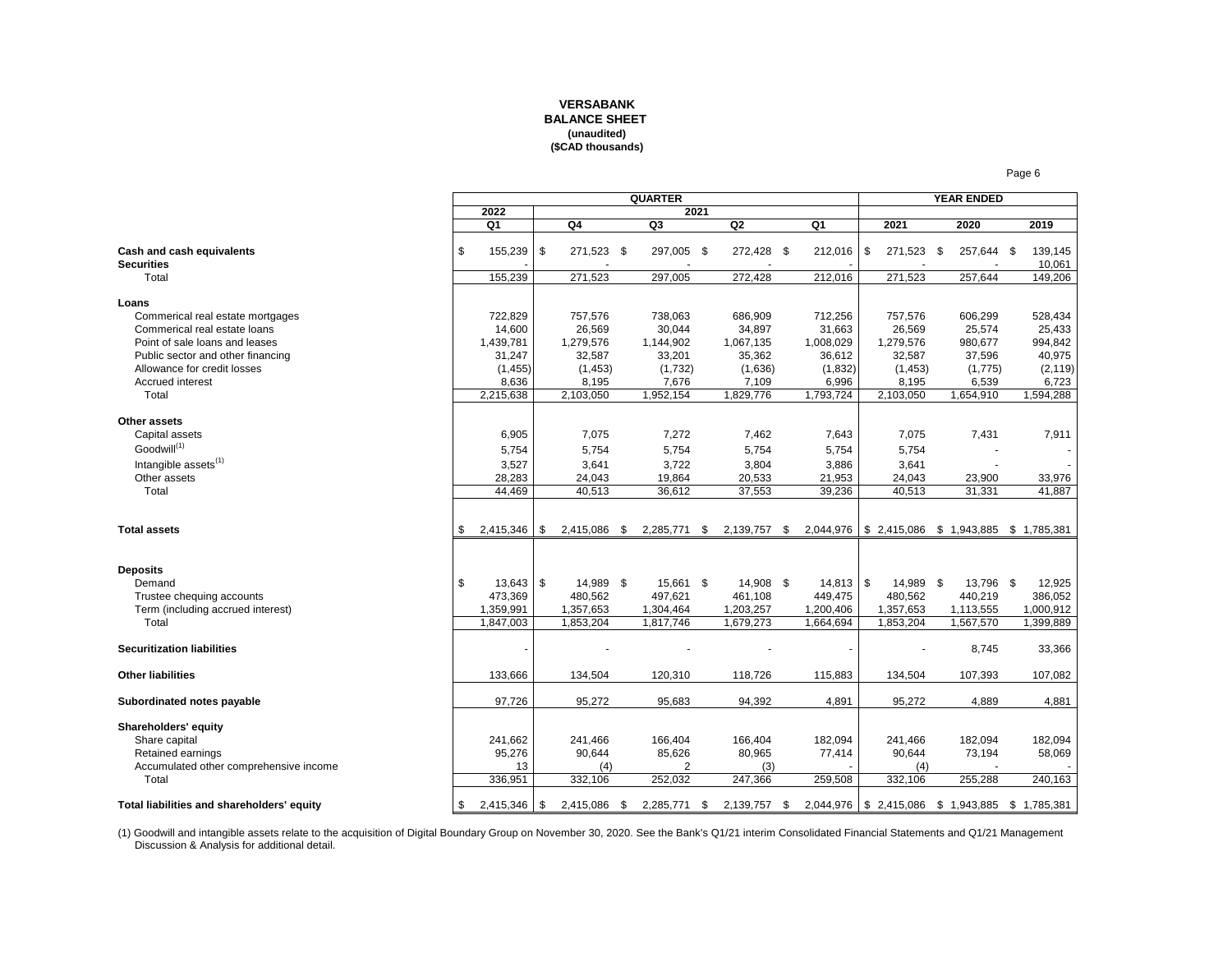#### **VERSABANK IMPAIRED LOANS AND ALLOWANCE FOR CREDIT LOSSES (unaudited) (\$CAD thousands)**

|                                                                                                                                                                                                     |          |                                   |              |                              |        | <b>QUARTER</b>                 |      |                                     |     |                      |              |                                     |      | <b>YEAR ENDED</b>                                   |      |                                           |
|-----------------------------------------------------------------------------------------------------------------------------------------------------------------------------------------------------|----------|-----------------------------------|--------------|------------------------------|--------|--------------------------------|------|-------------------------------------|-----|----------------------|--------------|-------------------------------------|------|-----------------------------------------------------|------|-------------------------------------------|
|                                                                                                                                                                                                     |          | 2022                              |              |                              |        | 2021                           |      |                                     |     |                      |              |                                     |      |                                                     |      |                                           |
|                                                                                                                                                                                                     |          | Q <sub>1</sub>                    |              | Q <sub>4</sub>               |        | Q3                             |      | Q2                                  |     | Q <sub>1</sub>       |              | 2021                                |      | 2020                                                |      | 2019                                      |
| <b>Gross impaired loans</b><br>Commercial real estate mortgages<br>Commercial real estate loans<br>Point of sale loans and leases                                                                   | \$       | $\blacksquare$                    | \$           |                              | $-$ \$ |                                | - \$ |                                     | \$  |                      | \$.          |                                     | - \$ |                                                     | S.   | 6,282                                     |
| Public sector and other financing                                                                                                                                                                   |          |                                   |              |                              |        |                                |      |                                     |     |                      |              |                                     |      |                                                     |      |                                           |
| Total gross impaired loans                                                                                                                                                                          | \$.      | $\overline{\phantom{a}}$          | \$           |                              | - \$   |                                | - \$ | ÷.                                  | \$. |                      | -S           | $\sim$                              | - \$ | $\sim$                                              | - \$ | 6,282                                     |
| Allowance for credit losses<br>Individual allowance - based on IAS 39<br>Collective allowance - based on IAS 39<br>Allowance for credit losses under IFRS 9                                         | \$       | $\overline{\phantom{a}}$<br>1,455 | \$           | 1,453                        | $-$ \$ | 1,732                          | \$   | 1,636                               | \$  | 1,832                | -\$          | 1,453                               | \$   | $\sim$<br>1,775                                     | \$   | 2,119                                     |
| Total allowance for credit losses                                                                                                                                                                   | \$       | .455                              | - \$         | 1.453                        | \$     | 1,732                          | - \$ | 1,636                               | \$  | 1.832                | l \$         | 1,453                               | \$   | 1,775                                               | - \$ | 2,119                                     |
| Reconciliation of allowance for credit losses<br>Balance, beginning of period<br>IFRS 9 transition<br>Provision (recoveries) for credit losses<br>Recoveries (write-offs)<br>Balance, end of period | \$<br>\$ | 1,453<br>$\overline{2}$<br>1,455  | - \$<br>- \$ | $1,732$ \$<br>(279)<br>1.453 | \$     | $1,636$ \$<br>96<br>$1,732$ \$ |      | $1,832$ \$<br>(312)<br>116<br>1.636 | \$. | 1,775<br>57<br>1.832 | l \$<br>l \$ | $1,775$ \$<br>(438)<br>116<br>1.453 | \$   | $2,119$ \$<br>(344)<br>$\blacksquare$<br>$1,775$ \$ |      | 2,759<br>(106)<br>(298)<br>(236)<br>2,119 |
| Total net impaired loans                                                                                                                                                                            | £.       | $(1,455)$ \$                      |              | $(1,453)$ \$                 |        | $(1,732)$ \$                   |      | $(1,636)$ \$                        |     | $(1,832)$ \$         |              | $(1,453)$ \$                        |      | $(1,775)$ \$                                        |      | 4,163                                     |
| Total loans                                                                                                                                                                                         | \$.      | 2,215,638                         | <b>S</b>     | 2,103,050 \$                 |        | 1,829,776                      | - \$ | 1,829,776                           | \$  | 1,793,724            |              |                                     |      | \$ 2,103,050 \$ 1,654,910 \$ 1,594,288              |      |                                           |
| Gross impaired loans as a % of total loans<br>Provision (recovery) for credit losses as a % of average loans                                                                                        |          | 0.00%<br>0.00%                    |              | 0.00%<br>$(0.05\%)$          |        | 0.00%<br>(0.07%)               |      | 0.00%<br>(0.07%)                    |     | 0.00%<br>0.01%       |              | 0.00%<br>$(0.02\%)$                 |      | 0.00%<br>$(0.02\%)$                                 |      | 0.39%<br>$(0.02\%)$                       |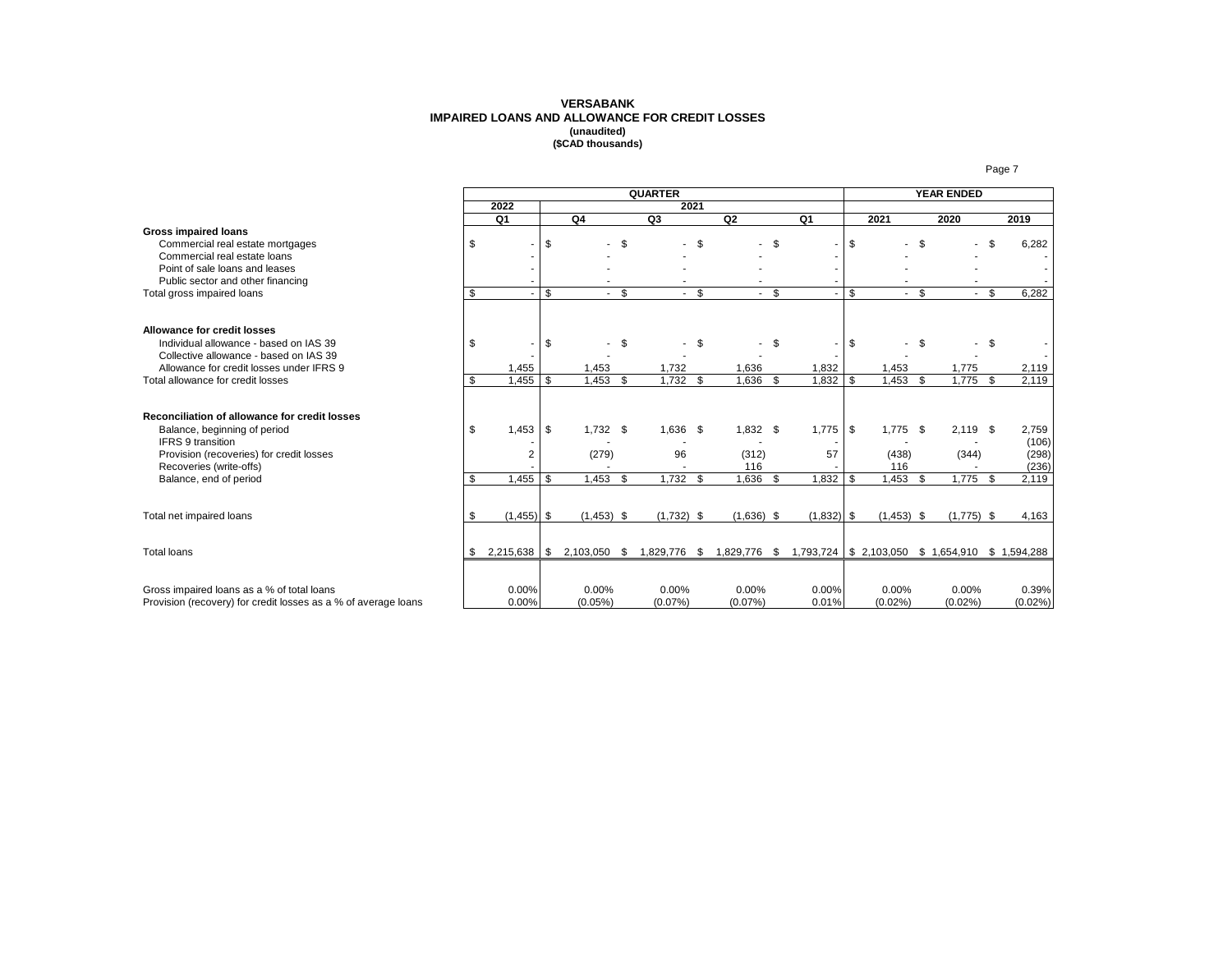#### **VERSABANK ALLOWANCE FOR CREDIT LOSSES BY LENDING ASSET Quarter ended January 31, 2022 (unaudited) (\$CAD thousands)**

|                                           |               |         |               | As at January 31, 2022 |    |                          |    |                |               |         |    | As at January 31, 2021 |                                |    |                          |
|-------------------------------------------|---------------|---------|---------------|------------------------|----|--------------------------|----|----------------|---------------|---------|----|------------------------|--------------------------------|----|--------------------------|
|                                           |               | Stage 1 |               | Stage 2                |    | Stage 3                  |    | <b>Total</b>   |               | Stage 1 |    | Stage 2                | Stage 3                        |    | Total                    |
| Commercial real estate mortgages          |               |         |               |                        |    |                          |    |                |               |         |    |                        |                                |    |                          |
| Balance at beginning of period            | \$            | 980     | $\mathsf{\$}$ | 134                    | \$ |                          | \$ | 1,114          | \$            | 1,174   | s, | 192                    | \$                             | \$ | 1,366                    |
| Transfer in (out) to Stage 1              |               | 14      |               | (14)                   |    |                          |    |                |               |         |    |                        |                                |    |                          |
| Transfer in (out) to Stage 2              |               | (4)     |               | 4                      |    |                          |    | ÷,             |               | (2)     |    | $\overline{2}$         | L,                             |    |                          |
| Transfer in (out) to Stage 3              |               |         |               |                        |    |                          |    |                |               |         |    |                        |                                |    |                          |
| Net remeasurement of loss allowance       |               | (28)    |               | (24)                   |    |                          |    | (52)           |               | 67      |    | 10                     | $\overline{a}$                 |    | 77                       |
| Loan originations                         |               | 80      |               |                        |    |                          |    | 80             |               | 146     |    |                        | ÷,                             |    | 146                      |
| Derecognitions and maturities             |               | (93)    |               | (4)                    |    | ÷,                       |    | (97)           |               | (39)    |    | (37)                   | L,                             |    | (76)                     |
| Provision for (recovery of) credit losses |               | (31)    |               | (38)                   |    | $\overline{a}$           |    | (69)           |               | 172     |    | (25)                   | $\blacksquare$                 |    | 147                      |
| Write-offs                                |               |         |               |                        |    | $\overline{a}$           |    |                |               |         |    |                        | ä,                             |    | $\sim$                   |
| Recoveries                                |               |         |               |                        |    |                          |    |                |               |         |    |                        | ä,                             |    |                          |
| Balance at end of period                  | \$            | 949     | \$            | 96                     | s  | ä,                       | \$ | 1.045          | \$            | 1,346   | \$ | 167                    | \$<br>$\blacksquare$           | \$ | 1,513                    |
| <b>Commercial real estate loans</b>       |               |         |               |                        |    |                          |    |                |               |         |    |                        |                                |    |                          |
| Balance at beginning of period            | \$            | 45      | \$            |                        | \$ | $\overline{a}$           | S  | 45             | S             | 137     | \$ |                        | \$<br>L,                       | \$ | 137                      |
|                                           |               |         |               |                        |    |                          |    | $\overline{a}$ |               |         |    |                        |                                |    |                          |
| Transfer in (out) to Stage 1              |               |         |               |                        |    |                          |    | $\overline{a}$ |               |         |    |                        |                                |    |                          |
| Transfer in (out) to Stage 2              |               |         |               |                        |    |                          |    | ä,             |               |         |    |                        | L,                             |    |                          |
| Transfer in (out) to Stage 3              |               |         |               |                        |    |                          |    |                |               |         |    |                        |                                |    |                          |
| Net remeasurement of loss allowance       |               | (9)     |               |                        |    |                          |    | (9)            |               | (65)    |    |                        |                                |    | (65)                     |
| Loan originations                         |               |         |               |                        |    |                          |    | $\overline{a}$ |               |         |    |                        | $\overline{a}$                 |    |                          |
| Derecognitions and maturities             |               |         |               |                        |    | $\overline{\phantom{a}}$ |    |                |               |         |    |                        | $\overline{a}$                 |    |                          |
| Provision for (recovery of) credit losses |               | (9)     |               |                        |    | $\overline{a}$           |    | (9)            |               | (65)    |    |                        | $\overline{a}$                 |    | (65)                     |
| Write-offs                                |               |         |               |                        |    | $\blacksquare$           |    | L,             |               |         |    |                        | L,                             |    |                          |
| Recoveries                                |               |         |               | $\blacksquare$         |    | $\blacksquare$           |    |                |               |         |    |                        | $\blacksquare$                 |    |                          |
| Balance at end of period                  | \$            | 36      | \$            | $\blacksquare$         | \$ | ä,                       | \$ | 36             | \$            | 72      | \$ | $\blacksquare$         | \$<br>$\blacksquare$           | \$ | $\overline{72}$          |
| Point of sale loans and leases            |               |         |               |                        |    |                          |    |                |               |         |    |                        |                                |    |                          |
| Balance at beginning of period            | $\mathsf{\$}$ | 275     | $\mathfrak s$ | $\overline{a}$         | S  | $\overline{a}$           | \$ | 275            | $\mathsf{\$}$ | 215     | \$ |                        | \$<br>L,                       | \$ | 215                      |
| Transfer in (out) to Stage 1              |               | 38      |               | (38)                   |    |                          |    | $\overline{a}$ |               | 20      |    | (20)                   | L,                             |    |                          |
| Transfer in (out) to Stage 2              |               | (58)    |               | 58                     |    |                          |    |                |               | (44)    |    | 44                     | ä,                             |    |                          |
| Transfer in (out) to Stage 3              |               |         |               |                        |    |                          |    |                |               |         |    |                        |                                |    |                          |
| Net remeasurement of loss allowance       |               | 115     |               | (20)                   |    |                          |    | 95             |               | 16      |    | (24)                   | L,                             |    | (8)                      |
| Loan originations                         |               |         |               |                        |    |                          |    | L.             |               |         |    |                        | ÷,                             |    |                          |
| Derecognitions and maturities             |               |         |               |                        |    |                          |    | ÷              |               |         |    |                        | $\overline{a}$                 |    |                          |
| Provision for (recovery of) credit losses |               | 95      |               | ÷.                     |    | ÷.                       |    | 95             |               | (8)     |    | ÷.                     | $\overline{a}$                 |    | (8)                      |
|                                           |               |         |               | Ĭ.                     |    | $\overline{a}$           |    | $\overline{a}$ |               |         |    |                        | L.                             |    |                          |
| Write-offs                                |               |         |               |                        |    | $\overline{a}$           |    |                |               |         |    |                        | ä,                             |    |                          |
| Recoveries                                | \$            | 370     | \$            | $\blacksquare$         | \$ | ÷,                       | \$ | 370            | \$            | 207     | \$ | $\blacksquare$         | \$<br>ä,                       | \$ | 207                      |
| Balance at end of period                  |               |         |               |                        |    |                          |    |                |               |         |    |                        |                                |    |                          |
| Public sector and other financing         |               |         |               |                        |    |                          |    |                |               |         |    |                        |                                |    |                          |
| Balance at beginning of period            | $\mathsf{\$}$ | 16      | \$            | 3                      | \$ | $\overline{\phantom{a}}$ | S  | 19             | S             | 57      | \$ |                        | \$<br>$\overline{\phantom{m}}$ | S  | 57                       |
| Transfer in (out) to Stage 1              |               |         |               |                        |    |                          |    | $\overline{a}$ |               |         |    |                        | $\overline{a}$                 |    |                          |
| Transfer in (out) to Stage 2              |               |         |               |                        |    |                          |    | L,             |               |         |    |                        | ä,                             |    |                          |
| Transfer in (out) to Stage 3              |               |         |               |                        |    |                          |    | ä,             |               |         |    |                        | $\overline{a}$                 |    |                          |
| Net remeasurement of loss allowance       |               | (11)    |               | (3)                    |    |                          |    | (14)           |               | (17)    |    |                        |                                |    | (17)                     |
| Loan originations                         |               |         |               |                        |    | $\overline{\phantom{a}}$ |    | ä,             |               |         |    |                        | ÷,                             |    | ۰                        |
| Derecognitions and maturities             |               | (1)     |               |                        |    | $\blacksquare$           |    | (1)            |               |         |    |                        | L,                             |    |                          |
| Provision for (recovery of) credit losses |               | (12)    |               | (3)                    |    | $\overline{a}$           |    | (15)           |               | (17)    |    |                        | $\overline{\phantom{a}}$       |    | (17)                     |
| Write-offs                                |               |         |               |                        |    | $\blacksquare$           |    |                |               |         |    |                        | $\overline{a}$                 |    | $\overline{\phantom{a}}$ |
| Recoveries                                |               |         |               |                        |    |                          |    |                |               |         |    |                        |                                |    |                          |
| Balance at end of period                  | \$            | 4       | \$            | $\blacksquare$         | \$ | ä,                       | \$ | 4              | \$            | 40      | \$ | ÷.                     | \$<br>$\blacksquare$           | \$ | 40                       |
|                                           |               |         |               |                        |    |                          |    |                |               |         |    |                        |                                |    |                          |
| Total balance at end of period            | \$            | 1,359   | \$            | 96                     | \$ | $\blacksquare$           | \$ | 1,455          | \$            | 1,665   | \$ | 167                    | \$<br>$\blacksquare$           | \$ | 1,832                    |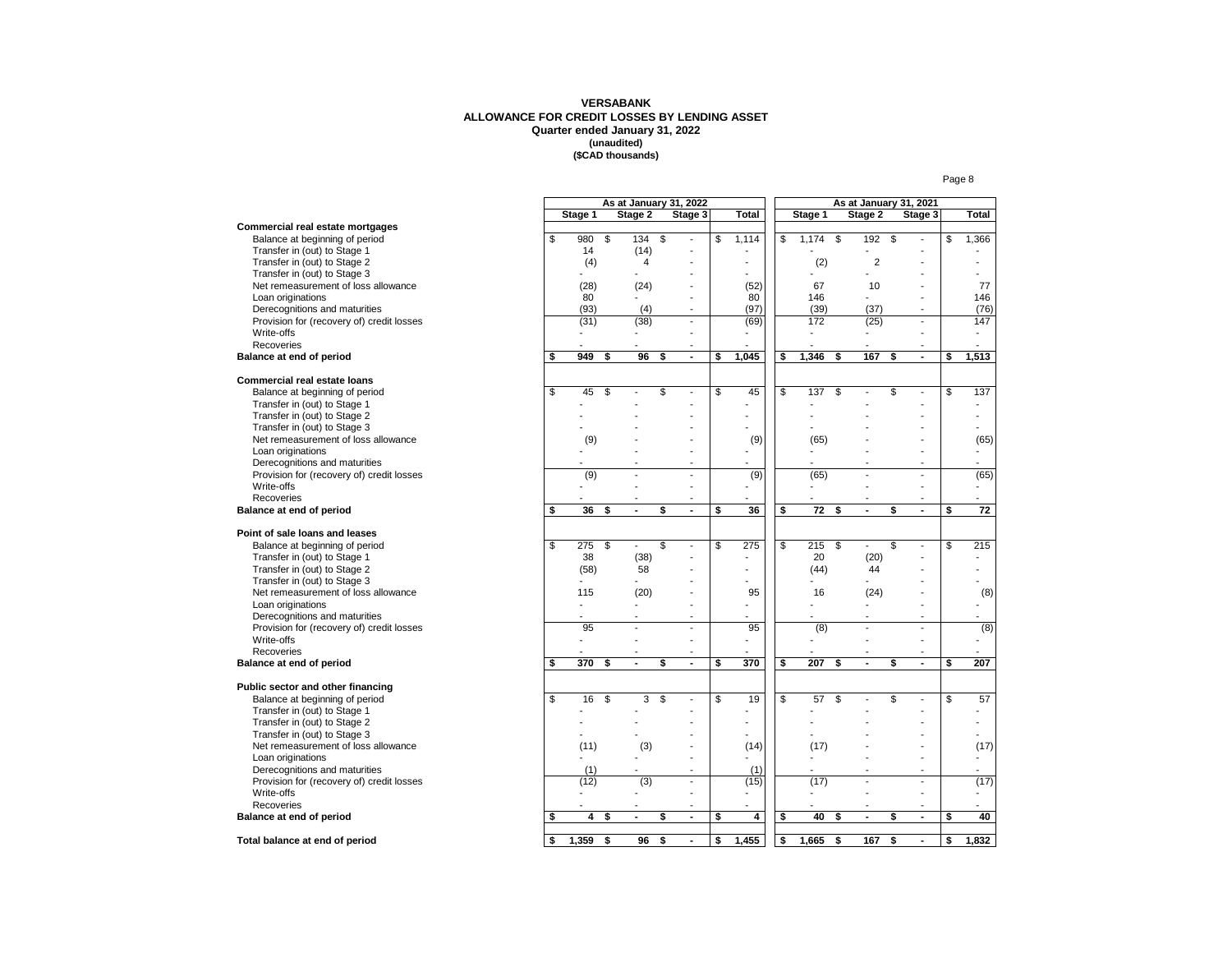## **VERSABANK BASEL III DISCLOSURE (unaudited) (\$CAD thousands)**

Page 9

|                                                                      | 2022                 |     |              |              | 2021           |              |                        |
|----------------------------------------------------------------------|----------------------|-----|--------------|--------------|----------------|--------------|------------------------|
| <b>Modified Capital Disclosure Template</b>                          | Q <sub>1</sub>       |     | Q4           | Q3           |                | Q2           | Q1                     |
| Common Equity Tier 1 capital: instruments and reserves               |                      |     |              |              |                |              |                        |
| Directly issued qualifying common share capital                      | \$<br>$228,015$ \$   |     | 227,819 \$   | 152,757 \$   |                | 152,757 \$   | 152,757                |
| Retained earnings                                                    | 95,276               |     | 90,644       | 85,626       |                | 80,965       | 77,414                 |
| Accumulated other comprehensive income                               | 13                   |     | (4)          |              | $\overline{2}$ | (3)          |                        |
| Common Equity Tier 1 capital before regulatory adjustments           | 323,304              |     | 318,459      | 238,385      |                | 233,719      | 230,171                |
| Total regulatory adjustments to Common Equity Tier 1                 | (12, 479)            |     | (12,751)     | (11, 869)    |                | (12, 979)    | (15, 320)              |
| Adjustment under transitional basis                                  |                      |     |              |              |                |              |                        |
| Common Equity Tier 1 capital (CET1)                                  | 310,825              |     | 305,708      | 226,516      |                | 220,740      | 214,851                |
| <b>Additional Tier 1 capital: instruments</b>                        |                      |     |              |              |                |              |                        |
| Directly issued qualifying Additional Tier 1 instruments             | 13,647               |     | 13.647       | 13.647       |                | 13,647       | 29,337                 |
| Tier 1 capital $(T1 = CET1 + AT1)$                                   | 324,472              |     | 319,355      | 240,163      |                | 234,387      | $\overline{244}$ , 188 |
| Tier 2 capital: instruments and allowances                           |                      |     |              |              |                |              |                        |
| Directly issued capital instruments subject to phase out from Tier 2 | 100,310              |     | 97,910       | 98,375       |                | 97,138       | 5,000                  |
| Tier 2 capital before regulatory adjustments                         | 100,310              |     | 97,910       | 98,375       |                | 97,138       | 5,000                  |
| Total regulatory adjustments to Tier 2 capital                       |                      |     |              |              |                |              |                        |
| Eligible stage 1 and stage 2 allowance amounts                       | 1,455                |     | 1,453        | 1,732        |                | 1,636        | 1,832                  |
| Tier 2 capital (T2)                                                  | 101.765              |     | 99.363       | 100, 107     |                | 98,774       | 6,832                  |
|                                                                      |                      |     |              |              |                |              |                        |
| Total regulatory capital $(TC = T1 + T2)$                            | \$<br>426,237        | -\$ | 418,718 \$   | 340,270 \$   |                | 333,161 \$   | 251,020                |
| Total risk-weighted assets                                           | \$<br>$2,095,335$ \$ |     | 2,013,544 \$ | 1,897,695 \$ |                | 1,763,424 \$ | 1,721,935              |
| <b>Capital ratios</b>                                                |                      |     |              |              |                |              |                        |
| Common Equity Tier 1 (as a % of risk-weighted assets)                | 14.83%               |     | 15.18%       | 11.94%       |                | 12.52%       | 12.48%                 |
| Tier 1 (as a % of risk-weighted assets)                              | 15.49%               |     | 15.86%       | 12.66%       |                | 13.29%       | 14.18%                 |
| Total regulatory capital (as a % of risk-weighted assets)            | 20.34%               |     | 20.80%       | 17.93%       |                | 18.89%       | 14.58%                 |
|                                                                      |                      |     |              |              |                |              |                        |
| <b>Basel III minimums</b>                                            |                      |     |              |              |                |              |                        |
| Common Equity Tier 1 capital target ratio                            | 7.00%                |     | 7.00%        | 7.00%        |                | 7.00%        | 7.00%                  |
| Tier 1 capital target ratio                                          | 8.50%                |     | 8.50%        | 8.50%        |                | 8.50%        | 8.50%                  |
| Total regulatory capital target ratio                                | 10.50%               |     | 10.50%       | 10.50%       |                | 10.50%       | 10.50%                 |